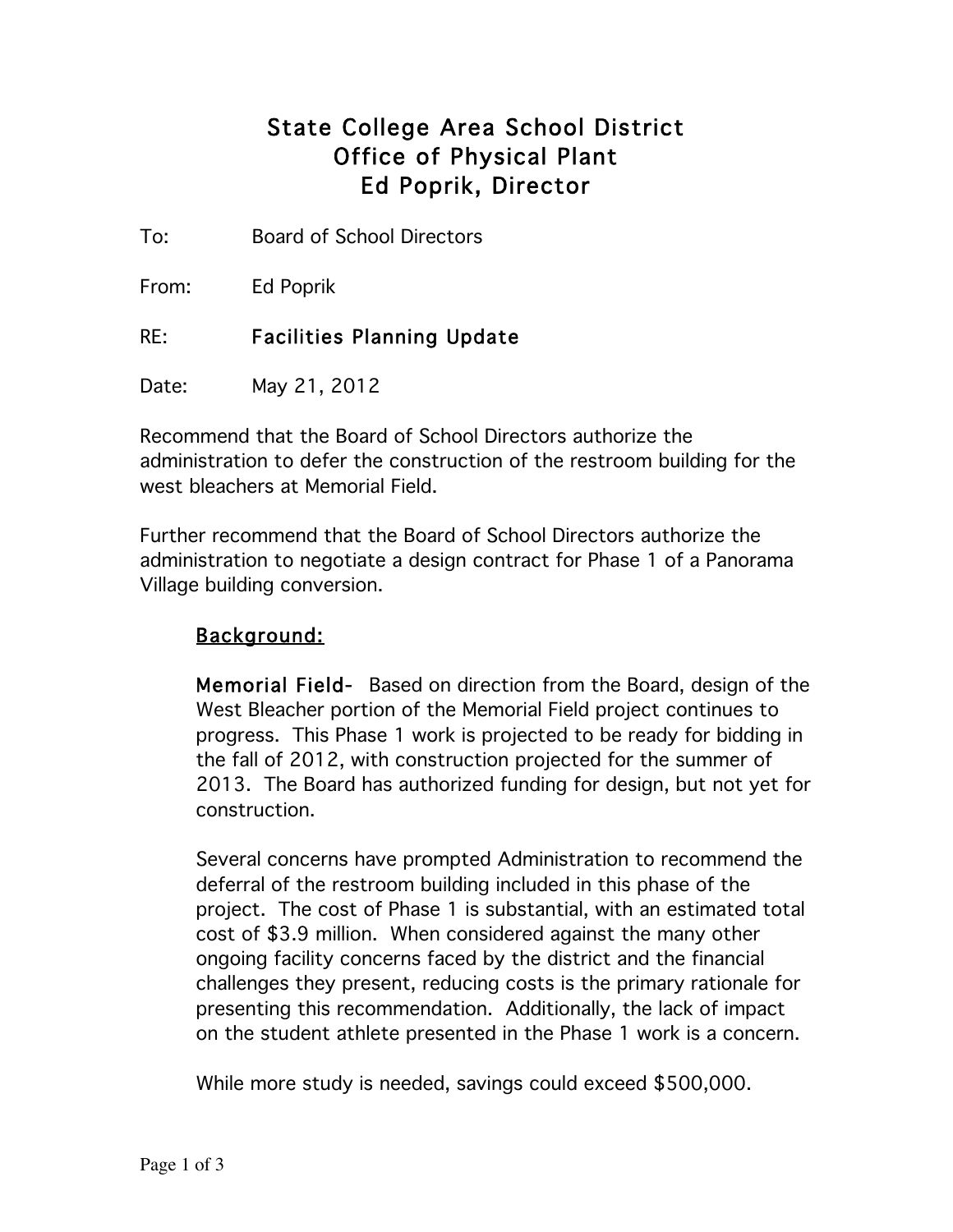Reducing costs at this point could enable considerations for accelerated student-focused improvements.

Panorama Village- Since September of 2011, the former Panorama Village Elementary School has been vacant. After reviewing potential long-term uses for this asset, the administration offers a feasibility study for review. (Attached)

The general scope of the feasibility study recommends that the building be converted to administrative and support uses. Two phases of conversion are envisioned. The first phase accommodates many of the functions currently performed at College Heights, as well as Physical Plant functions currently housed at Fairmount Avenue and 131 West Nittany Avenue. Along with these existing functions the first phase establishes a new district meeting room. The preliminary estimate for this phase is \$1,700,000 to \$1,900,000. Sale of the College Heights building could offset some of the costs associated with this phase. (Earliest date for the College Heights property to be available for sale would be late-Summer/early-Fall of 2013.)

The second phase of this project would accommodate the remainder of the functions currently housed at 131 West Nittany Avenue as well as some limited functions from the Fairmount Avenue building. The preliminary estimate for the second phase is also projected at \$1,700,000 to \$1,900,000.

Administration is seeking authorization to begin design of the Phase 1 portion of this project. If authorized, a contact for design would be presented for action at a future meeting. If timely action is taken, the work could be completed by September of 2013.

High School- The established Ad Hoc interview committee continues to review the 3 finalists for the design professional appointment. Tours of High School projects completed by each of the firms are transpiring in May, with the committee preparing to deliberate further at their June meeting.